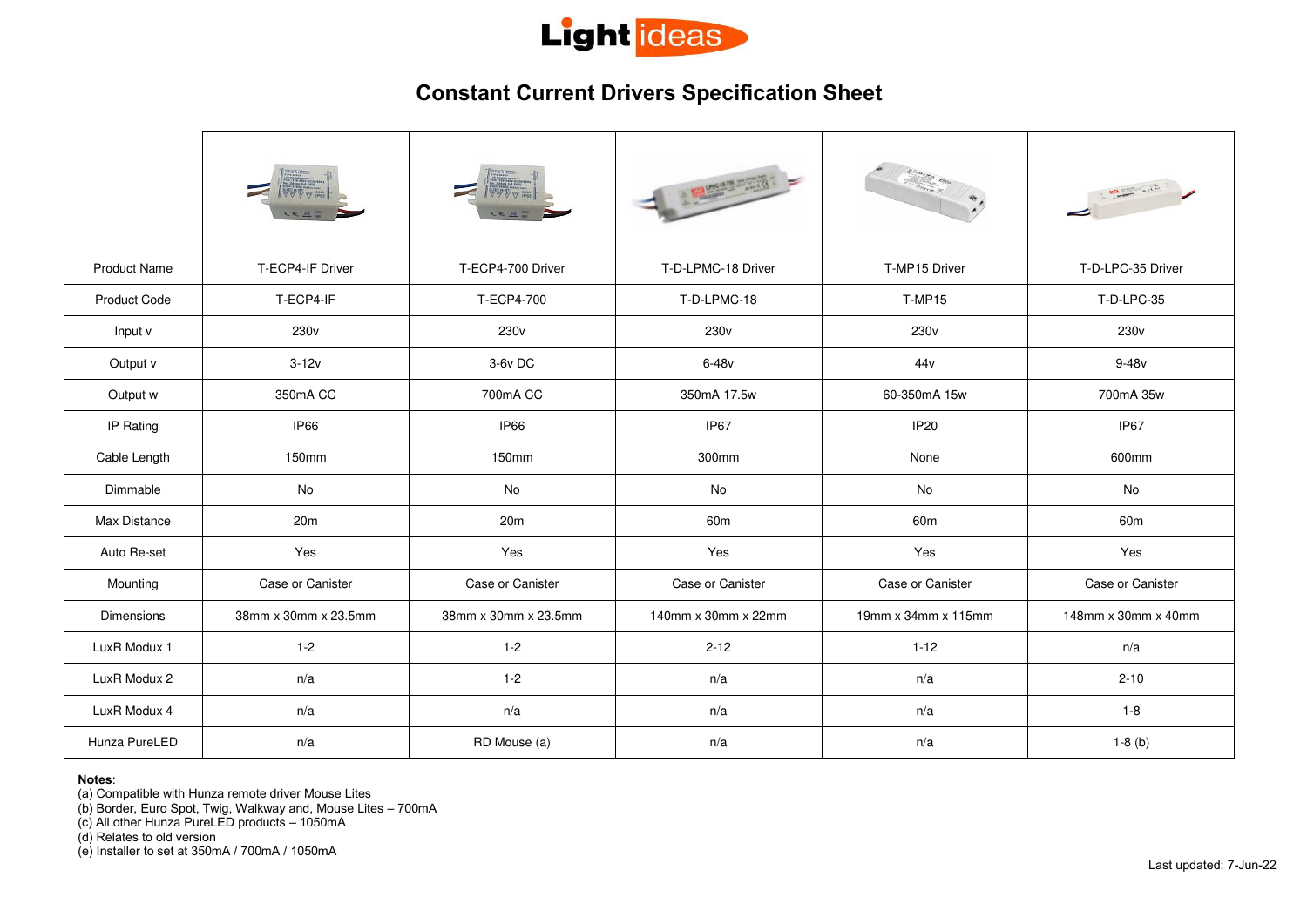

## **Constant Current LED Drivers**

|                     |                     |                      | <b>PITTS LIE</b>     |                         |                    |
|---------------------|---------------------|----------------------|----------------------|-------------------------|--------------------|
| <b>Product Name</b> | T-D-HVGC-700 Driver | T-D-HVGC-1050 Driver | T-LPC-35-1050 Driver | T-LD25W-36-C0700 Driver | T-LD20W Driver     |
| <b>Product Code</b> | T-D-HVGC-700        | T-D-HVGC-1050        | T-LPC-35-1050        | T-LD25W                 | <b>T-LD20</b>      |
| Input v             | 230 <sub>v</sub>    | 230 <sub>v</sub>     | 230 <sub>v</sub>     | 230 <sub>v</sub>        | 230 <sub>v</sub>   |
| Output v            | $6-50v$             | $6-50v$              | $3-30v$              | 12-36v                  | $4-57v$            |
| Output w            | 700mA 65w           | 1050mA 65w           | 1050mA 33w           | 700mA                   | 700mA 20w          |
| IP Rating           | IP <sub>67</sub>    | IP67                 | IP <sub>67</sub>     | IP66                    | IP66               |
| Cable Length        | IP 300mm / OP 300mm | IP 300mm / OP 300mm  | 600mm                | 150mm                   | 150mm              |
| Dimmable            | 0-10v C.Source      | 0-10v C.Source       | No                   | 0-10v Dimming           | $0-10v$            |
| Max Distance        | 60 <sub>m</sub>     | 60 <sub>m</sub>      | 20 <sub>m</sub>      | tbc                     | tbc                |
| Auto Re-set         | Yes                 | Yes                  | Yes                  | Yes                     | Yes                |
| Mounting            | Case or Canister    | Case or Canister     | Case or Canister     | Case or Canister        | Case or Canister   |
| Dimensions          | 37mm x 190mm x 62mm | 37mm x 190mm x 62mm  | 30mm x 40mm x 148mm  | 80mm x 80mm x 45mm      | 95mm x 41mm x 25mm |
| LuxR Modux 1        | n/a                 | n/a                  | n/a                  | n/a                     | n/a                |
| LuxR Modux 2        | $1 - 12$            | n/a                  | n/a                  | n/a                     | n/a                |
| LuxR Modux 4        | $1 - 8$             | n/a                  | n/a                  | n/a                     | n/a                |
| Hunza PureLED       | $1-8$ (b)           | 1-7 $(c)$            | $1 - 5$              | High Power 1-2          | High Power 1-2     |

 **Notes**:

(a) Compatible with Hunza remote driver Mouse Lites

(b) Border, Euro Spot, Twig, Walkway and, Mouse Lites – 700mA

(c) All other Hunza PureLED products – 1050mA

(d) Relates to old version

(e) Installer to set at 350mA / 700mA / 1050mA